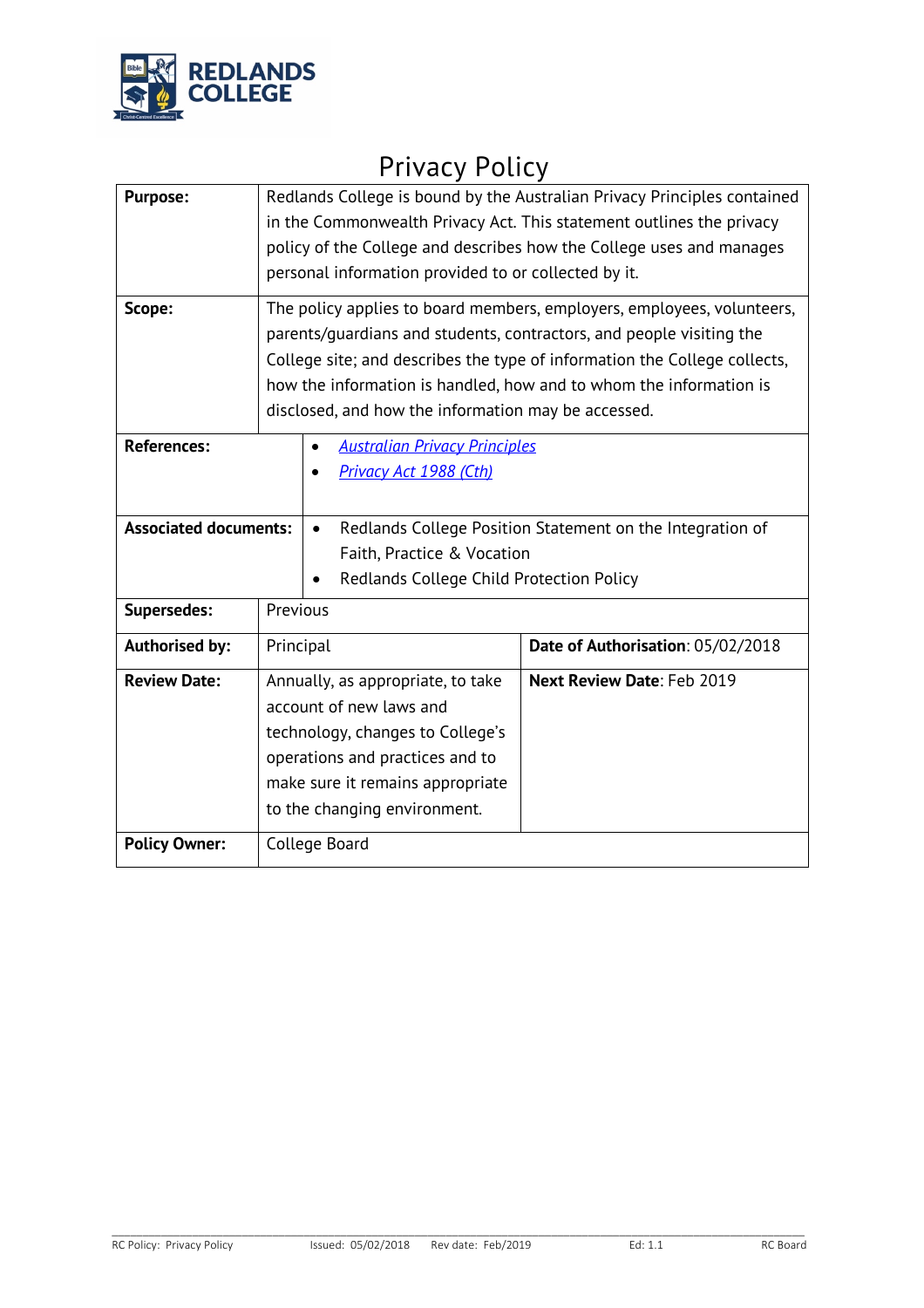### **Exception in Relation to Employee Records:**

Under the *Privacy Act 1988* (Cth) (**Privacy Act**), the Australian Privacy Principles do not apply to an employee record held by the employing entity. As a result, this Privacy Policy does not apply to Redlands College's treatment of an employee record, where the treatment is directly related to a current or former employment relationship between Redlands College and employee.

# **Policy**

This Privacy Policy sets out how Redlands College manages personal information provided to or collected by it. Redlands College is bound by the Australian Privacy Principles contained in the *Privacy Act.* Redlands College may, from time to time, review and update this Privacy Policy to take account of new laws and technology, changes to Redlands College's operations and practices and to make sure it remains appropriate to the changing College environment.

# **What kinds of personal information does the College collect and how does the College collect it?**

The type of information Redlands College collects and holds includes (but is not limited to) personal information, including health and other sensitive information, about:

- students and parents and/or guardians ('Parents') before, during and after the course of a student's enrolment at the College:
	- $\circ$  name, contact details (including next of kin), date of birth, gender, language background, previous College and religion;
	- o parents' education, occupation and language background;
	- o medical information (e.g. details of disability and/or allergies, absence notes, medical reports and names of doctors);
	- o conduct and complaint records, or other behaviour notes, and College reports; information about referrals to government welfare agencies;
	- o counselling reports;
	- o health fund details and Medicare number;
	- o any court orders;
	- o volunteering information; and
	- o photos and videos at College events.
- job applicants, staff members, volunteers and contractors:
	- o name, contact details (including next of kin), date of birth, and religion;
	- o information on job application;
	- o professional development history;
	- o salary and payment information, including superannuation details;
	- o medical information (e.g. details of disability and/or allergies, and medical certificates);
	- o complaint records and investigation reports;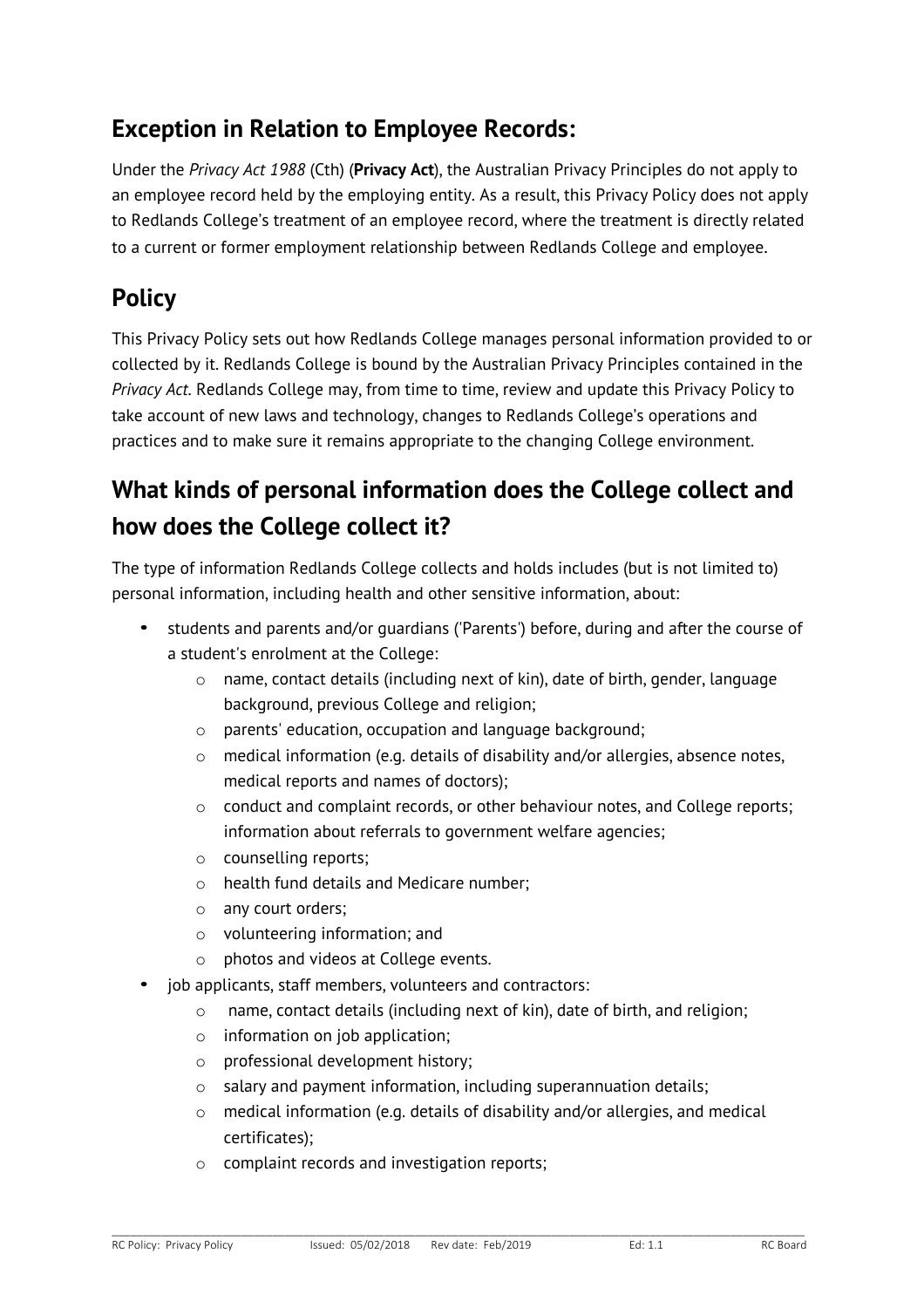- o leave details;
- o photos and videos at College events;
- o workplace surveillance information;
- $\circ$  work emails and private emails (when using work email address) and Internet browsing history
- other people who come into contact with the College including name and contact details and any other information necessary for the particular contact with the College.
- Camera Surveillance Footage:
	- o CCTV operates to deter property crime and assist in the investigation and prosecution of criminal offences. The footage and audio will only be accessed by persons authorised to do so. Should an incident occur, footage and audio may be provided to the Queensland Police Service for law enforcement purposes. Your information will not be given to any other persons or agency unless authorised and required by law. CCTV potentially contains personal information and therefore the obligations in the privacy principles apply.

#### **Personal Information you provide:**

Redlands College will generally collect personal information held about an individual by way of forms filled out by parents or students, face-to-face meetings and interviews, emails and telephone calls. On occasions people other than parents and students provide personal information.

#### **Personal Information provided by other people:**

In some circumstances Redlands College may be provided with personal information about an individual from a third party, for example a report provided by a medical professional or a reference from another College.

#### **How will the College use the personal information you provide?**

Redlands College will use personal information it collects from you for the primary purpose of collection, and for such other secondary purposes that are related to the primary purpose of collection and reasonably expected by you, or to which you have consented.

#### **Students and Parents**

In relation to personal information of students and parents, Redlands College's primary purpose of collection is to enable Redlands College to provide schooling to students enrolled at the College, exercise its duty of care, and perform necessary associated administrative activities, which will enable students to take part in all the activities of the College. This includes satisfying the needs of parents, the needs of the students and the needs of Redlands College throughout the whole period the student is enrolled at the College.

The purposes for which Redlands College uses personal information of students and parents include: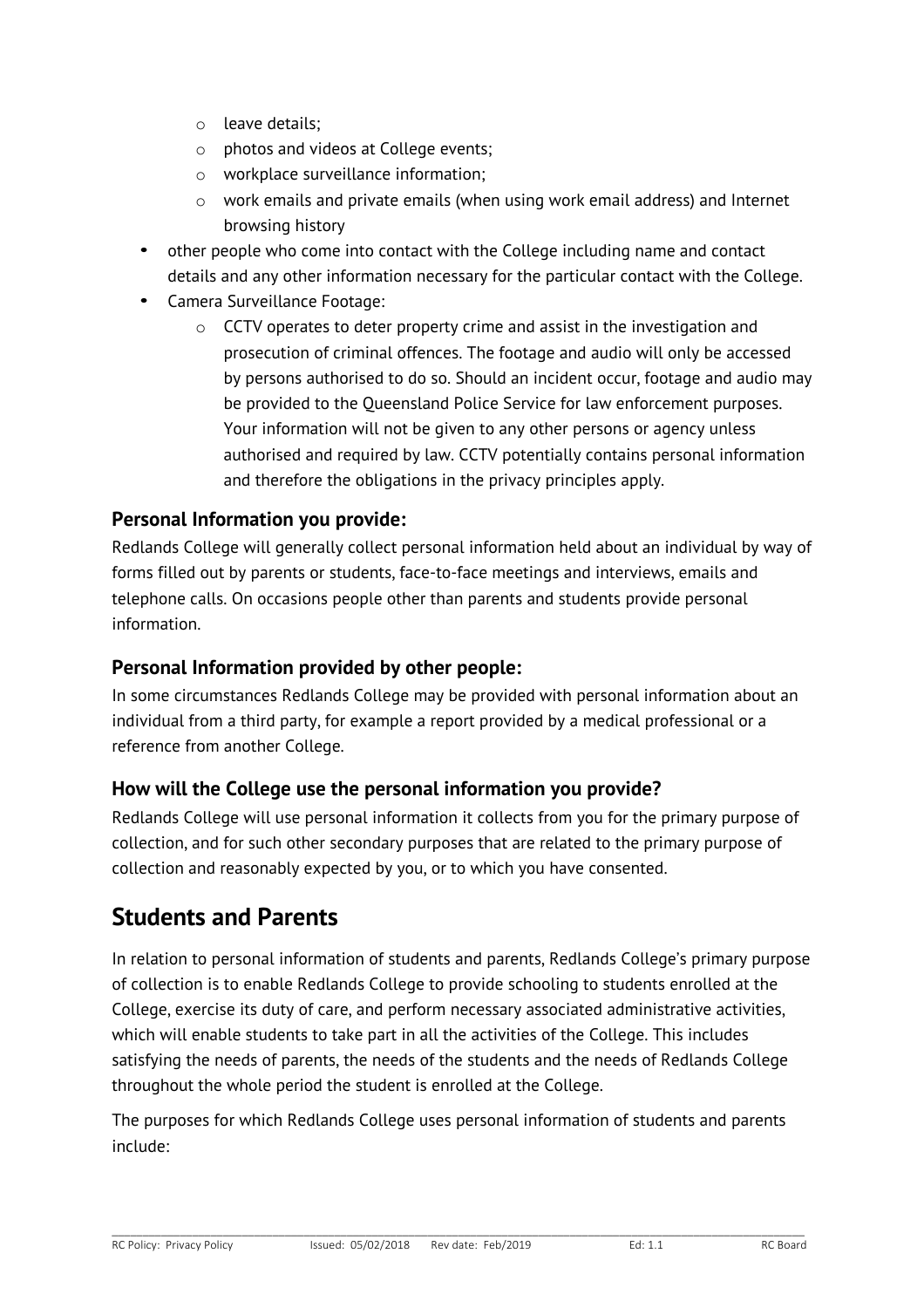- to keep parents informed about matters related to their child's schooling, through correspondence, newsletters and magazines
- day-to-day administration of Redlands College
- looking after student's educational, social and medical wellbeing
- seeking donations and marketing for Redlands College
- to satisfy Redlands College's legal obligations and allow the College to discharge its duty of care.

In some cases where Redlands College requests personal information about a student or parent, if the information requested is not provided, Redlands College may not be able to enrol or continue the enrolment of the student or permit the student to take part in a particular activity.

On occasions information such as academic and sporting achievements, student activities and similar news is published in College newsletters and magazines, and on our intranet and website and in external advertising. This may include photographs and videos of student activities such as sporting events, College camps and College excursions.

#### **Job applicants, Staff Members and Contractors**

In relation to personal information of job applicants, staff members and contractors, Redlands College's primary purpose of collection is to assess and (if successful) to engage the applicant, staff member or contractor, as the case may be.

The purposes for which Redlands College uses personal information of job applicants, staff members and contractors include:

- in administering the individual's employment or contract, as the case may be
- for insurance purposes
- seeking donations and marketing for the College
- to satisfy the College's legal obligations, for example, in relation to child protection legislation.

#### **Volunteers**

The College also obtains personal information about volunteers who assist Redlands College in its functions or conduct associated activities, such as alumni associations, to enable Redlands College and the volunteers to work together.

### **Marketing and Fundraising**

Redlands College treats marketing and seeking donations for the future growth and development of the College as an important part of ensuring that Redlands College continues to provide a quality learning environment in which both students and staff thrive. Personal information held by Redlands College may be disclosed to organisations that assist in the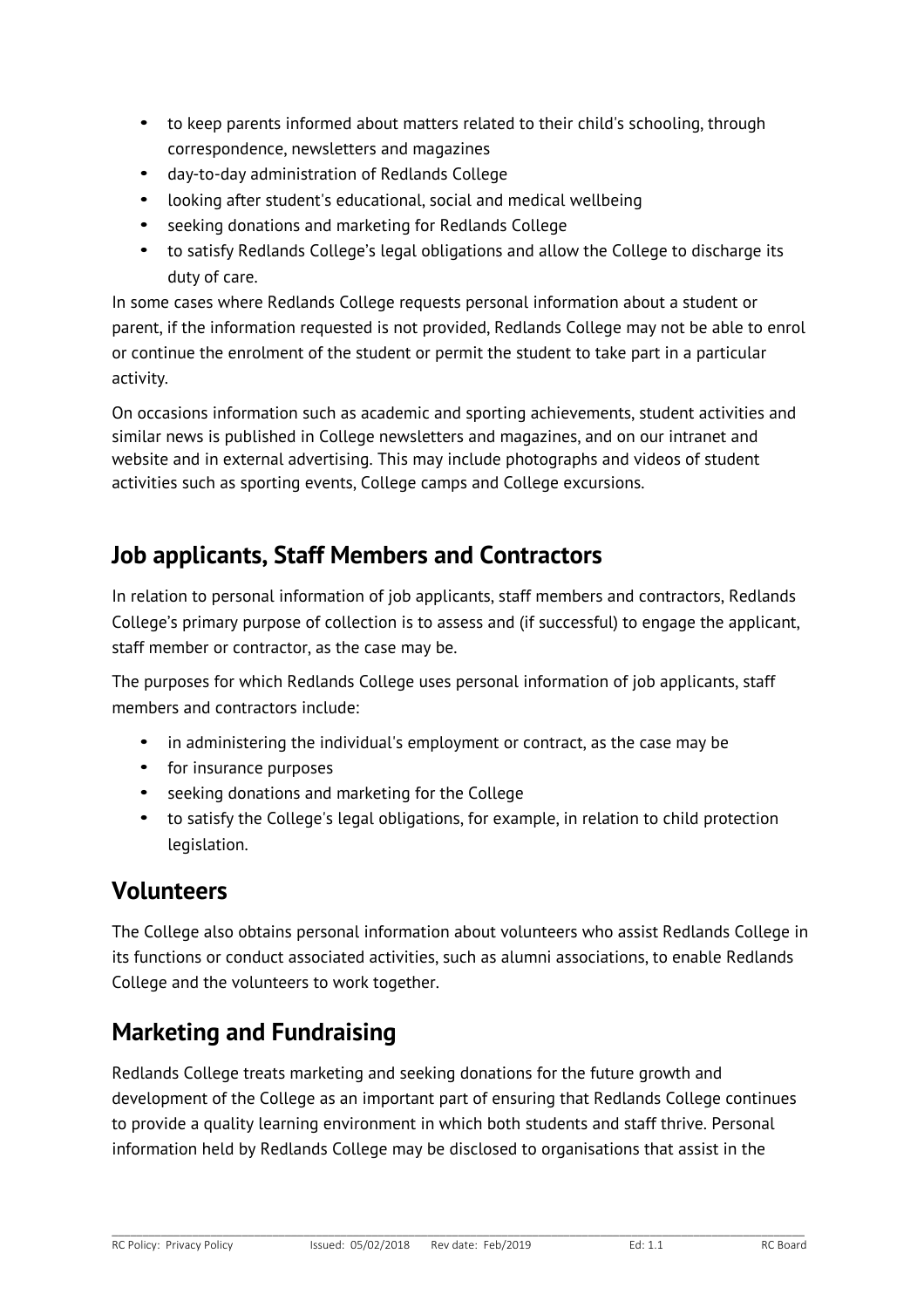College's fundraising, for example, the Redlands College's Foundation or alumni organisation [or, on occasions, external fundraising organisations].

Parents, staff, contractors and other members of the wider College community may from time to time receive fundraising information. College publications, like newsletters and magazines, which include personal information, may be used for marketing purposes.

If you would like to opt-out of direct marketing please contact the College Principal on principal@redlands.qld.edu.au .

## **Who might the College disclose Personal Information to and store your information with?**

Redlands College may disclose personal information, including sensitive information, held about an individual for educational, legal, administrative, marketing and support purposes. This may include to:

- another College or staff at another College
- government departments (including for policy and funding purposes)
- medical practitioners
- people providing educational, support and health services to the College, including specialist visiting teachers, [sports] coaches, volunteers, counsellors and providers of learning and assessment tools
- assessment and educational authorities, including the Australian Curriculum, Assessment and Reporting Authority (ACARA) and NAPLAN Test Administration Authorities (who will disclose it to the entity that manages the online platform for NAPLAN)
- people providing administrative and financial services to Redlands College;
- recipients of College publications, such as newsletters and magazines
- students' parents or guardians
- anyone you authorise Redlands College to disclose information to
- anyone to whom we are required or authorised to disclose the information to by law, including child protection laws.

### **Sending and Storing Information Overseas**

Redlands College may disclose personal information about an individual to overseas recipients, for instance, to facilitate a College exchange. However, Redlands College will not send personal information about an individual outside Australia without:

- obtaining the consent of the individual (in some cases this consent will be implied)
- otherwise complying with the Australian Privacy Principles or other applicable privacy legislation.

Redlands College may use online or 'cloud' service providers to store personal information and to provide services to Redlands College that involve the use of personal information, such as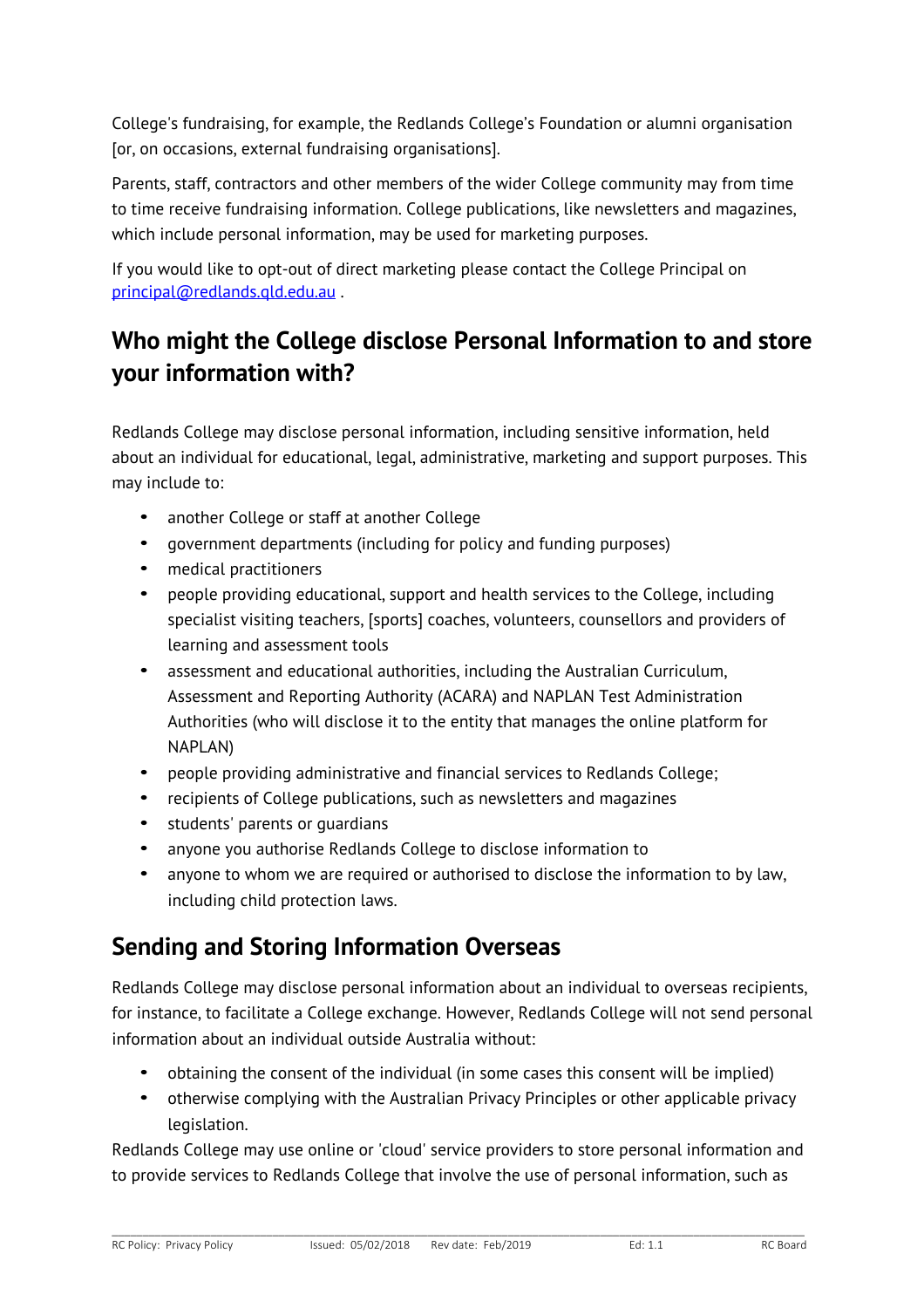services relating to email, instant messaging and education and assessment applications. Some limited personal information may also be provided to these service providers to enable them to authenticate users that access their services. This personal information may be stored in the 'cloud' which means that it may reside on a cloud service provider's server which may be situated outside Australia.

An example of such a cloud service provider is Google. Google provides the 'Google Apps for Education' (GAFE) including Gmail, and stores and processes limited personal information for this purpose. College personnel and the AIS and its service providers may have the ability to access, monitor, use or disclose emails, communications (e.g. instant messaging), documents and associated administrative data for the purposes of administering GAFE and ensuring its proper use.

The data centres where the personal information is likely to be kept are located in the USA, Taiwan, Singapore, Ireland, Netherlands and Belgium.

## **Sensitive Information**

In referring to 'sensitive information', Redlands College means: information relating to a person's racial or ethnic origin, political opinions, religion, trade union or other professional or trade association membership, philosophical beliefs, sexual orientation or practices or criminal record, that is also personal information; health information and biometric information about an individual.

Sensitive information will be used and disclosed only for the purpose for which it was provided or a directly related secondary purpose, unless you agree otherwise, or the use or disclosure of the sensitive information is required by law.

### **Management and Security of Personal Information**

Redlands College's staff are required to respect the confidentiality of students' and parents' personal information and the privacy of individuals. Redlands College has in place steps to protect the personal information Redlands College holds from misuse, interference and loss, unauthorised access, modification or disclosure by use of various methods including locked storage of paper records and password access rights to computerised records.

### **Data Breaches**

It will be deemed that an 'eligible data breach' has occurred if:

- there has been unauthorised access to, or unauthorised disclosure of, personal information about one or more individuals (**the affected individuals**)
- a reasonable person would conclude there is a likelihood of serious harm to any affected individuals as a result
- the information is lost in circumstances where: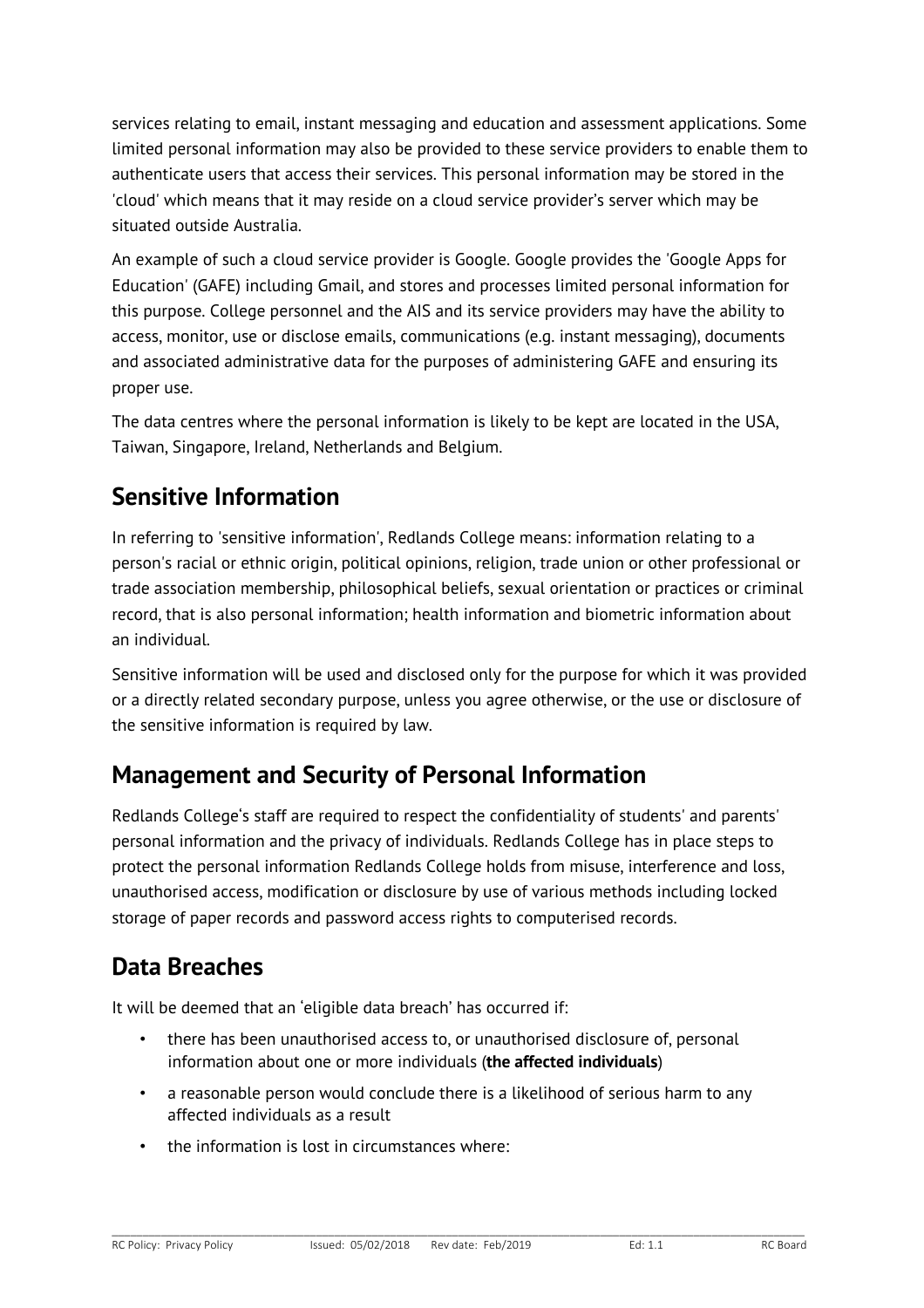- $\circ$  unauthorised access to, or unauthorised disclosure of, the information is likely to occur
- o assuming unauthorised access to, or unauthorised disclosure of, the information was to occur, a reasonable person would conclude that it would be likely to result in serious harm to the affected individuals.

Serious harm may include serious physical, psychological, emotional, economic and financial harm, as well as serious harm to reputation.

#### What must the College do in the event of an 'eligible data breach'?

If Redlands College suspects that an eligible data breach has occurred, it will carry out a reasonable and expedient assessment/investigation within 30 days.

If such an assessment/investigation indicates there are reasonable grounds to believe an eligible data breach has occurred, then Redlands College will be required to lodge a statement to the Privacy Commissioner (**Commissioner**). Where practical to do so, the College entity will also notify the affected individuals. If it is not practicable to notify the affected individuals, Redlands College will publish a copy of the statement on its website, or publicise it in another manner.

#### Exception to notification obligation

An exception to the requirement to notify will exist if there is a data breach and immediate remedial action is taken, and as a result of that action:

- $\circ$  there is no authorised access to, or unauthorised disclosure of, the information
- o there is no serious harm to affected individuals, and as a result of the remedial action, a reasonable person would conclude the breach is not likely to result in serious harm.

#### **Access and Correction of Personal Information**

Under the *Privacy Act*, an individual has the right to seek and obtain access to any personal information which Redlands College holds about them and to advise Redlands College of any perceived inaccuracy. There are some exceptions to this right set out in the Act. Students will generally be able to access and update their personal information through their parents, but older students may seek access and correction themselves.

To make a request to access or to update any personal information Redlands College holds about you or your child, please contact the College Principal in writing. Redlands College may require you to verify your identity and specify what information you require. Redlands College may charge a fee to cover the cost of verifying your application and locating, retrieving, reviewing and copying any material requested. If the information sought is extensive, Redlands College will advise the likely cost in advance. If we cannot provide you with access to that information, we will provide you with written notice explaining the reasons for refusal.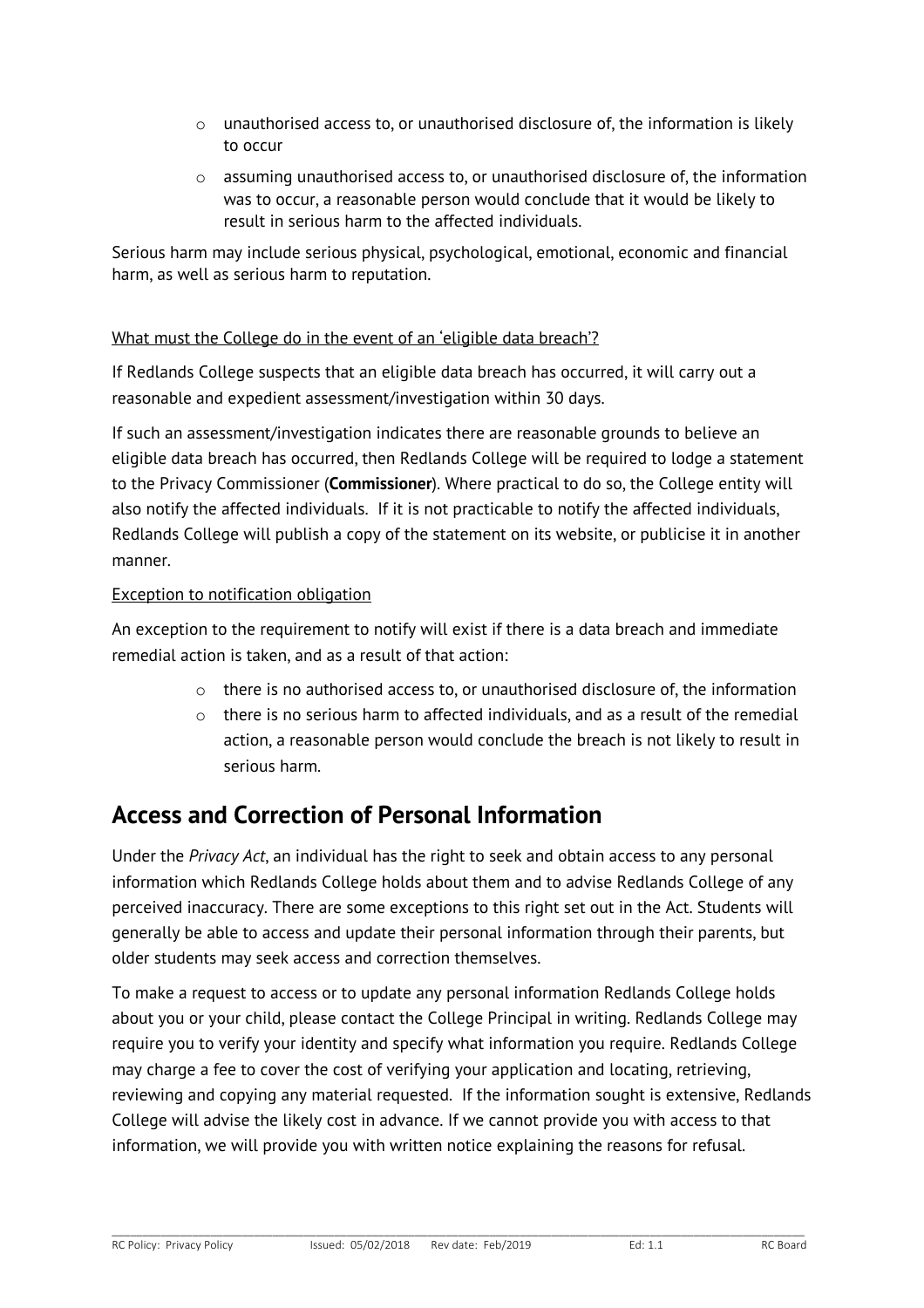The College will take reasonable steps to ensure that any personal information is accurate, up to date, complete, relevant and not misleading.

# **Consent and Rights of Access to the Personal Information of Students**

Redlands College respects every parent's right to make decisions concerning their child's education. Generally, Redlands College will refer any requests for consent and notices in relation to the personal information of a student to the student's parents. Redlands College will treat consent given by parents as consent given on behalf of the student, and notice to parents will act as notice given to the student.

As mentioned above, parents may seek access to personal information held by Redlands College about them or their child by contacting the College Principal. However, there will be occasions when access is denied. Such occasions would include where release of the information would have an unreasonable impact on the privacy of others, or where the release may result in a breach of the Redlands College's duty of care to a student.

The College may, at its discretion, on the request of a student grant that student access to information held by Redlands College about them, or allow a student to give or withhold consent to the use of their personal information, independently of their parents. This would normally be done only when the maturity of the student and/or the student's personal circumstances warrant it.

# **Enquiries and Complaints**

If you would like further information about the way Redlands College manages the personal information it holds, or wish to make a complaint about Redlands College's breach of the Australian Privacy Principles please contact the College Principal on principal@redlands.qld.edu.au .

Redlands College will investigate any complaint and will notify you of the making of a decision in relation to your complaint as soon as is practicable after it has been made.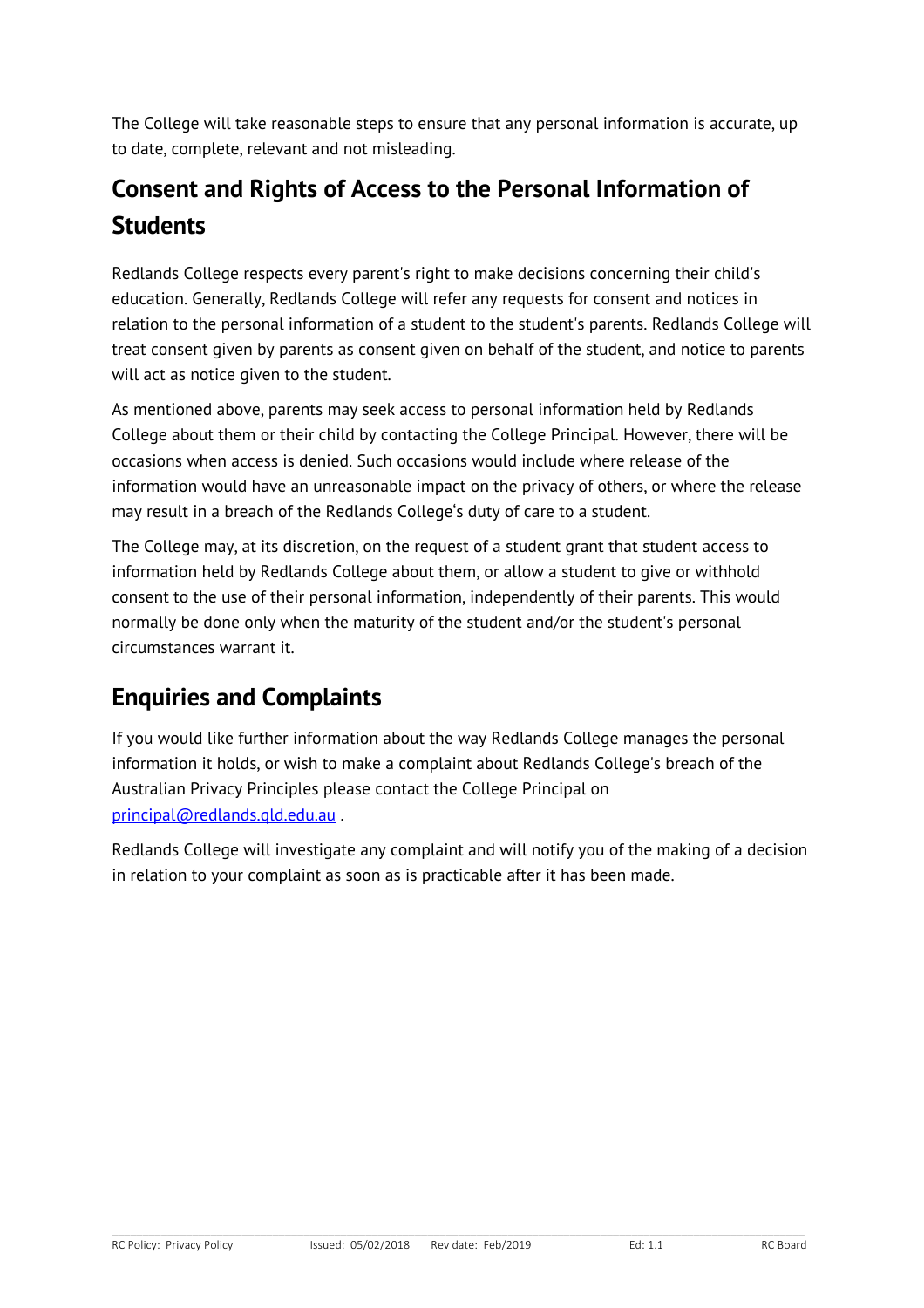#### **APPENDIX 1**

#### **Standard Collection Notice**

- 1 The College collects personal information, including sensitive information about students and parents or guardians before and during the course of a student's enrolment at the College. This may be in writing or in the course of conversations. The primary purpose of collecting this information is to enable the College to provide schooling to students enrolled at the College, exercise its duty of care, engage in marketing/fundraising and perform necessary associated administrative activities, which will enable students to take part in all the activities of the College.
- 2. Some of the information we collect is to satisfy the College's legal obligations, particularly to enable the College to discharge its duty of care.
- 3. Laws governing or relating to the operation of a College require certain information to be collected and disclosed. These include relevant Education Acts, and Public Health and Child Protection laws.
- 4. Health information about students is sensitive information within the terms of the Australian Privacy Principles (**APPs**) under the *Privacy Act 1988*. We may ask you to provide medical reports about students from time to time.
- 5. The College may disclose personal and sensitive information for educational, legal, administrative, marketing and support purposes. This may include to:
	- other Colleges and teachers at those Colleges;
	- government departments (including for policy and funding purposes);
	- medical practitioners;
	- people providing educational, support and health services to the College, including specialist visiting teachers, [sports] coaches, volunteers, and counsellors;
	- providers of learning and assessment tools;
	- assessment and educational authorities, including the Australian Curriculum, Assessment and Reporting Authority (ACARA) and NAPLAN Test Administration Authorities (who will disclose it to the entity that manages the online platform for NAPLAN);
	- people providing administrative and financial services to the College;
	- anyone you authorise the College to disclose information to; and
	- anyone to whom the College is required or authorised by law, including child protection laws, to disclose the information.
- 6. Personal information collected from students is regularly disclosed to their parents or guardians.
- 7. The College may use online or 'cloud' service providers to store personal information and to provide services to the College that involve the use of personal information, such as services relating to email, instant messaging and education and assessment applications. Some limited personal information may also be provided to these service providers to enable them to authenticate users that access their services. This personal information may reside on a cloud service provider's servers which may be situated outside Australia. Further information about the College's use of on online or 'cloud' service providers is contained in the College's Privacy Policy.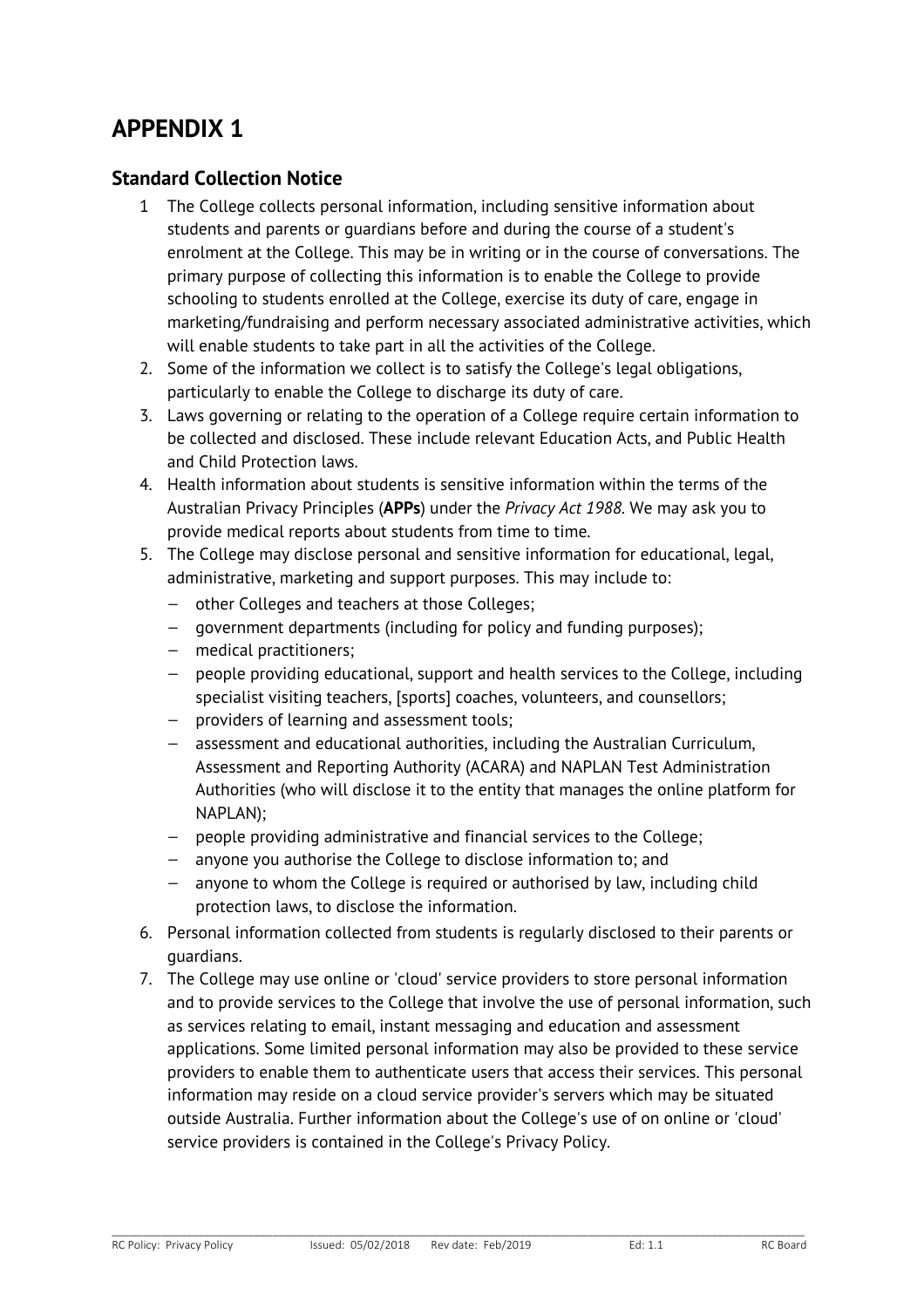- 8. The College's Privacy Policy, accessible on the College's website, sets out how parents or students may seek access to and correction of their personal information which the College has collected and holds. However, access may be refused in certain circumstances such as where access would have an unreasonable impact on the privacy of others, where access may result in a breach of the College's duty of care to a student, or where students have provided information in confidence. Any refusal will be notified in writing with reasons if appropriate.
- 9. The College's Privacy Policy also sets out how parents and students can make a complaint about a breach of the APPs and how the complaint will be handled.
- 10. The College may engage in fundraising activities. Information received from you may be used to make an appeal to you. [It may also be disclosed to organisations that assist in the College's fundraising activities solely for that purpose.] We will not disclose your personal information to third parties for their own marketing purposes without your consent.
- 11. On occasions information such as academic and sporting achievements, student activities and similar news is published in College newsletters and magazines, and on our intranet and website and in external advertising. This may include photographs and videos of student activities such as sporting events, College camps and College excursions.
- 12. We may include students' and students' parents' contact details in a class list and College directory.
- 13. If you provide the College with the personal information of others, such as doctors or emergency contacts, we encourage you to inform them that you are disclosing that information to the College and why.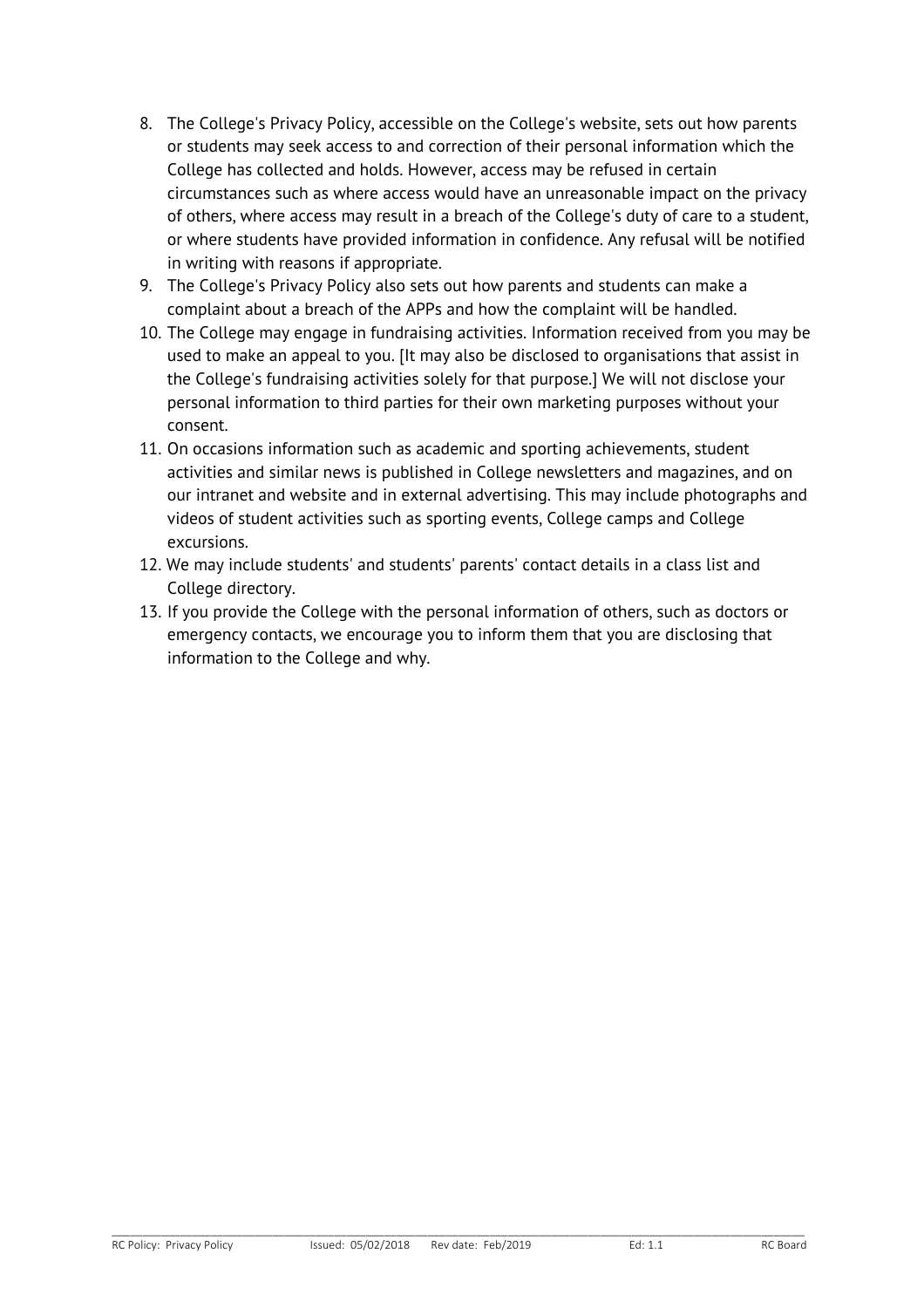### **APPENDIX 2**

#### **Employment Collection Notice**

- 1. In applying for this position, you will be providing Redlands College with personal information. We can be contacted Anson Rd, Wellington Point 4160, reception@redlands.qld.edu.au, 07) 3286 0222.
- 2. If you provide us with personal information, for example, your name and address or information contained on your resume, we will collect the information in order to assess your application for employment. We may keep this information on file if your application is unsuccessful in case another position becomes available.
- 3. The College's Privacy Policy, accessible on the College's website, contains details of how you may complain about a breach of the Australian Privacy Principles and how you may seek access to and correction of your personal information which the College has collected and holds. However, access may be refused in certain circumstances such as where access would have an unreasonable impact on the privacy of others. Any refusal will be notified in writing with reasons if appropriate.
- 4. We will not disclose this information to a third party without your consent unless otherwise permitted.
- 5. The College may use online or 'cloud' service providers to store personal information and to provide services to the College that involve the use of personal information, such as email services. Some limited personal information may also be provided to these service providers to enable them to authenticate users that access their services. This personal information may reside on a cloud service provider's servers which may be situated outside Australia. Further information about the College's use of on online or 'cloud' service providers is contained in the College's Privacy Policy.
- 6. If you provide us with the personal information of others, we encourage you to inform them that you are disclosing that information to the College and why.